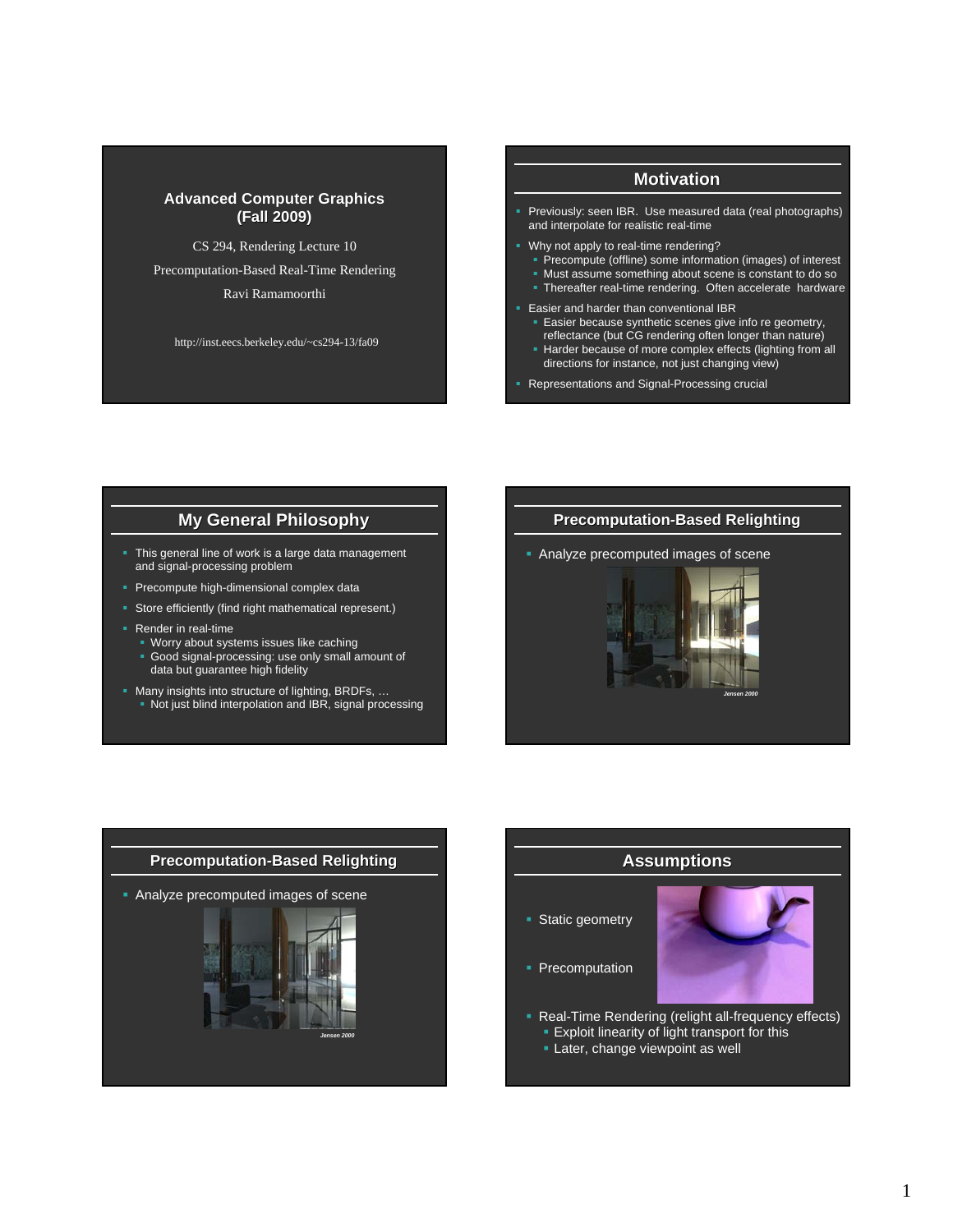# **Why is This Hard?**

- Plain graphics hardware supports only simple (point) lights, BRDFs (Phong) without any shadows
- Shadow maps can handle point lights (hard shadows)
- Environment maps complex lighting, BRDFs but no shadows
- **IBR can often do changing view, fixed lighting**
- How to do complex shadows in complex lighting?
- With dynamically changing illumination and view?

**Relighting as a Matrix-Vector Multiply**  $\begin{bmatrix}P_1\P_2\P_3\vdots\P_N\end{bmatrix}$ 1 *P P* 2 *P N P*  $\begin{array}{ccc} \left| \begin{array}{cccc} T_{11} & T_{12} & \cdots & T_{1M} \ T_{21} & T_{22} & \cdots & T_{2M} \end{array} \right| \left[ \begin{array}{cccc} L \ I \end{array} \right] \end{array}$  $\begin{bmatrix} T_{11} & T_{12} & \cdots & T_{1M} \ T_{21} & T_{22} & \cdots & T_{2M} \ T_{31} & T_{32} & \cdots & T_{3M} \end{bmatrix} \begin{bmatrix} L \ L \end{bmatrix}$  $\begin{bmatrix} 11 & I_{12} & \cdots & I_{1M} \ I_{21} & T_{22} & \cdots & T_{2M} \ \vdots & \vdots & \ddots & \vdots \ I_{31} & T_{32} & \cdots & T_{3M} \end{bmatrix} \begin{bmatrix} L_1 \ L_2 \ \vdots \end{bmatrix}$ *M M*  $=\begin{bmatrix} T_{31} & T_{32} & \cdots & T_{3M} \\ \vdots & \vdots & \ddots & \vdots \\ T_{N1} & T_{N2} & \cdots & T_{NM} \end{bmatrix} \begin{bmatrix} L_2 \\ \vdots \\ L_M \end{bmatrix}$ 电视频率  $T_{31}$   $T_{32}$   $\cdots$   $T_{3M}$   $\Bigg|\begin{array}{ccc} 1 & 1 \ 1 & \vdots \ \vdots & \ddots & \vdots \end{array}\Bigg|$ *M L M*  $T_{N1}$   $T_{N2}$   $\cdots$   $T_{NM}$ 



| <b>Matrix Columns (Images)</b> |                                     |                            |          |  |  |
|--------------------------------|-------------------------------------|----------------------------|----------|--|--|
|                                |                                     |                            |          |  |  |
| 4                              | $T_{12} \quad \cdots \quad T_{1M}$  |                            |          |  |  |
| $T_{21}$                       | $T_{22}$                            | $\mathbb{Z}[\mathbb{Z}_p]$ | $T_{2M}$ |  |  |
| $T_{31}$                       | $T_{32}$                            | $\epsilon$ .               | $T_{3M}$ |  |  |
|                                |                                     |                            |          |  |  |
|                                | $T_{N1}$ $T_{N2}$ $\cdots$ $T_{NM}$ |                            |          |  |  |
|                                |                                     |                            |          |  |  |



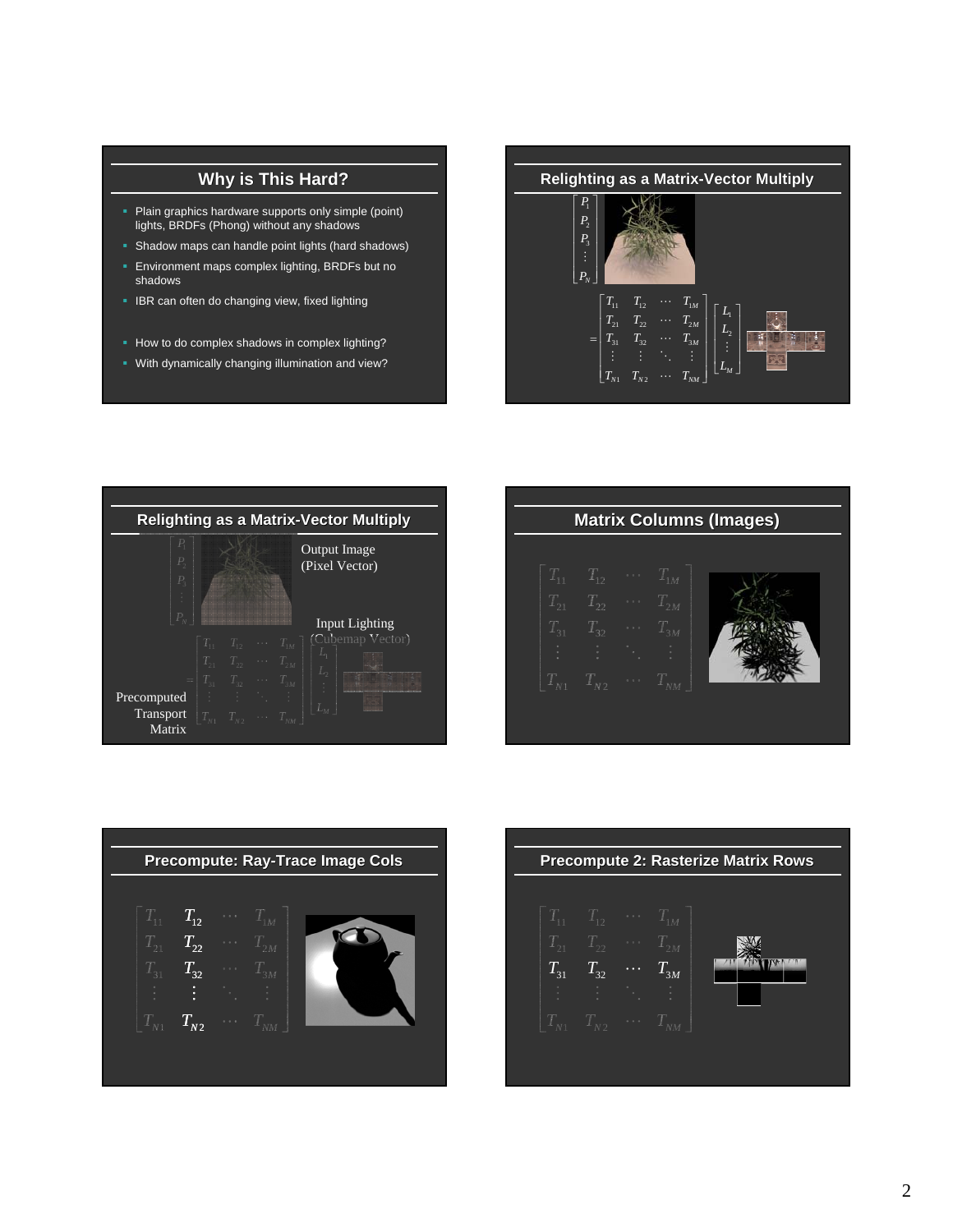## **Problem Definition**

#### Matrix is Enormous

- 512 x 512 pixel images
- 6 x 64 x 64 cubemap environments

Full matrix-vector multiplication is intractable

On the order of 1010 operations *per frame*

How to relight quickly?

## **Outline**

- **Motivation and Background**
- *Compression methods*
- *Low frequency linear spherical harmonic approximation*
- Factorization and PCA
- **Local factorization and clustered PCA**
- **Non-linear wavelet approximation**
- **Changing view as well as lighting** 
	- Clustered PCA
	- Factored BRDFs
	- **Triple Product Integrals**







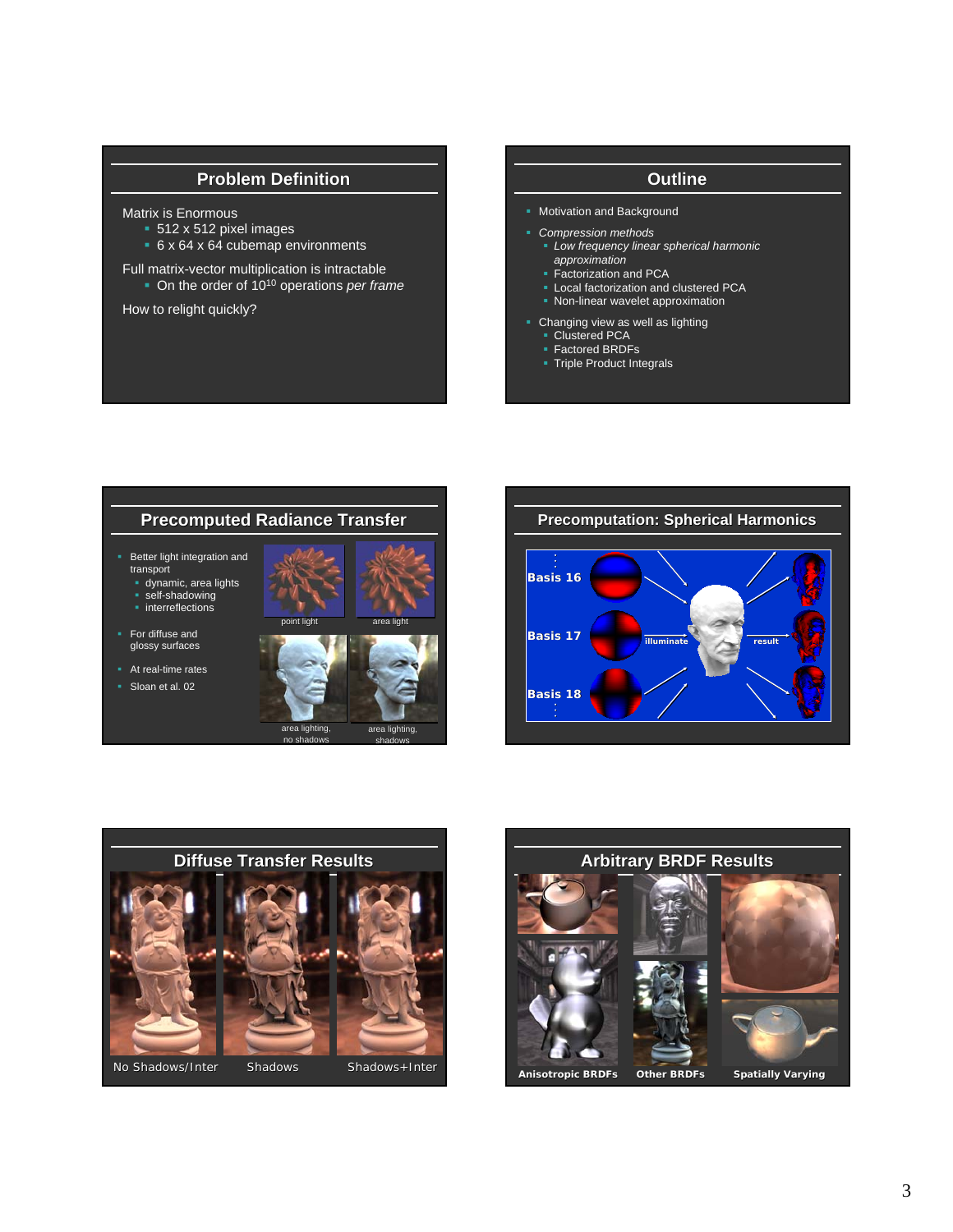

- The vector is projected onto low-frequency components (say 25). Size greatly reduced.
- Hence, only 25 matrix columns
- **But each pixel still treated separately (still have** 300000 matrix rows for 512 x 512 image)
- Actually, for each pixel, dot product of matrix row (25 elems) and lighting vector (25 elems) in hardware
- Good technique (becoming common in games) but useful only for broad low-frequency lighting

#### **Outline**

- **Motivation and Background**
- *Compression methods*
	- **EXEC** Low frequency linear spherical harmonic approximation
	- *Factorization and PCA*
	- *Local factorization and clustered PCA*
	- **Non-linear wavelet approximation**
- Changing view as well as lighting
	- **Clustered PCA**
	- Factored BRDFs
	- **Triple Product Integrals**



#### **Idea of Compression**

- **Represent matrix (rather than light vector) compactly**
- Can be (and is) combined with low frequency vector
- **Useful in broad contexts.** 
	- BRDF factorization for real-time rendering (reduce 4D BRDF to
	- 2D texture maps) McCool et al. 01 etc Surface Light field factorization for real-time rendering (4D to 2D maps) Chen et al. 02, Nishino et al. 01
	- Factorization of Orientation Light field for complex lighting and BRDFs (4D to 2D) Latta et al. 02
- **Not too useful for general precomput. relighting Transport matrix not low-dimensional!!**

#### **Local or Clustered PCA**

- Exploit local coherence (in say 16x16 pixel blocks)
	- Idea: light transport is locally low-dimensional. Why?
- Even though globally complex See Mahajan et al. 07 for theoretical analysis
- Original idea: Each triangle separately
- Example: Surface Light Fields 3D subspace works well Vague analysis of size of triangles
- Instead of triangle, 16x16 image blocks [Nayar et al. 04]
- Clustered PCA [Sloan et al. 2003]
	- Combines two widely used compression techniques: Vector Quantization or VQ and Principal Component Analysis For complex geometry, no need for parameterization / topology
	-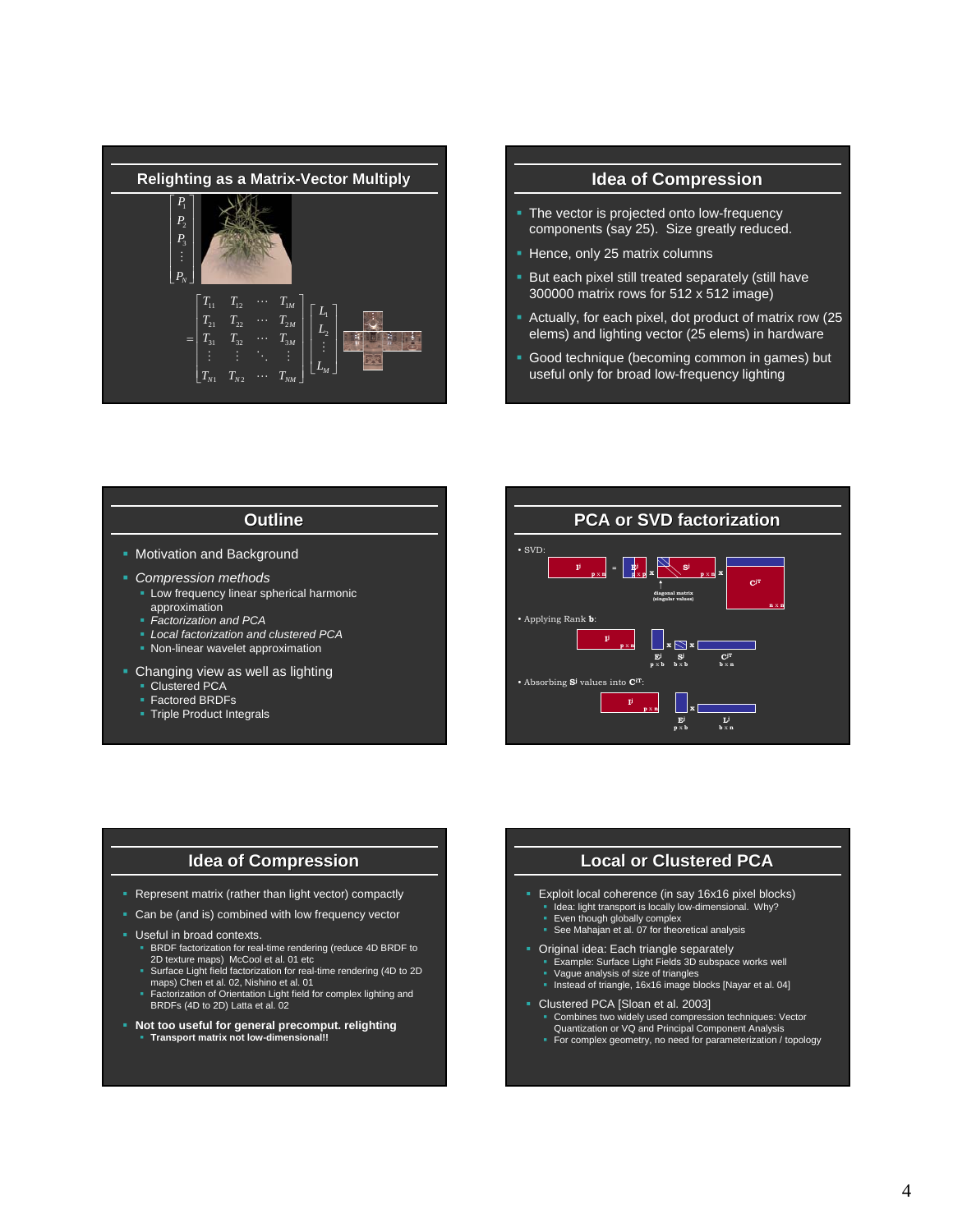

# **Motivation and Background**  *Compression methods* **-** Low frequency linear spherical harmonic approximation **Factorization and PCA Local factorization and clustered PCA**  *Non-linear wavelet approximation* Changing view as well as lighting **Clustered PCA** ■ Factored BRDFs **Triple Product Integrals**





### **Non-linear Wavelet Approximation**

#### Wavelets provide dual space / frequency locality

- **Large wavelets capture low frequency area lighting**
- **Small wavelets capture high frequency compact features**

#### Non-linear Approximation

- Use a dynamic set of approximating functions (*depends on each frame's lighting*)
- By contrast, linear approx. uses fixed set of basis
- functions (like 25 lowest frequency spherical harmonics) We choose 10's - 100's from a basis of 24,576 wavelets

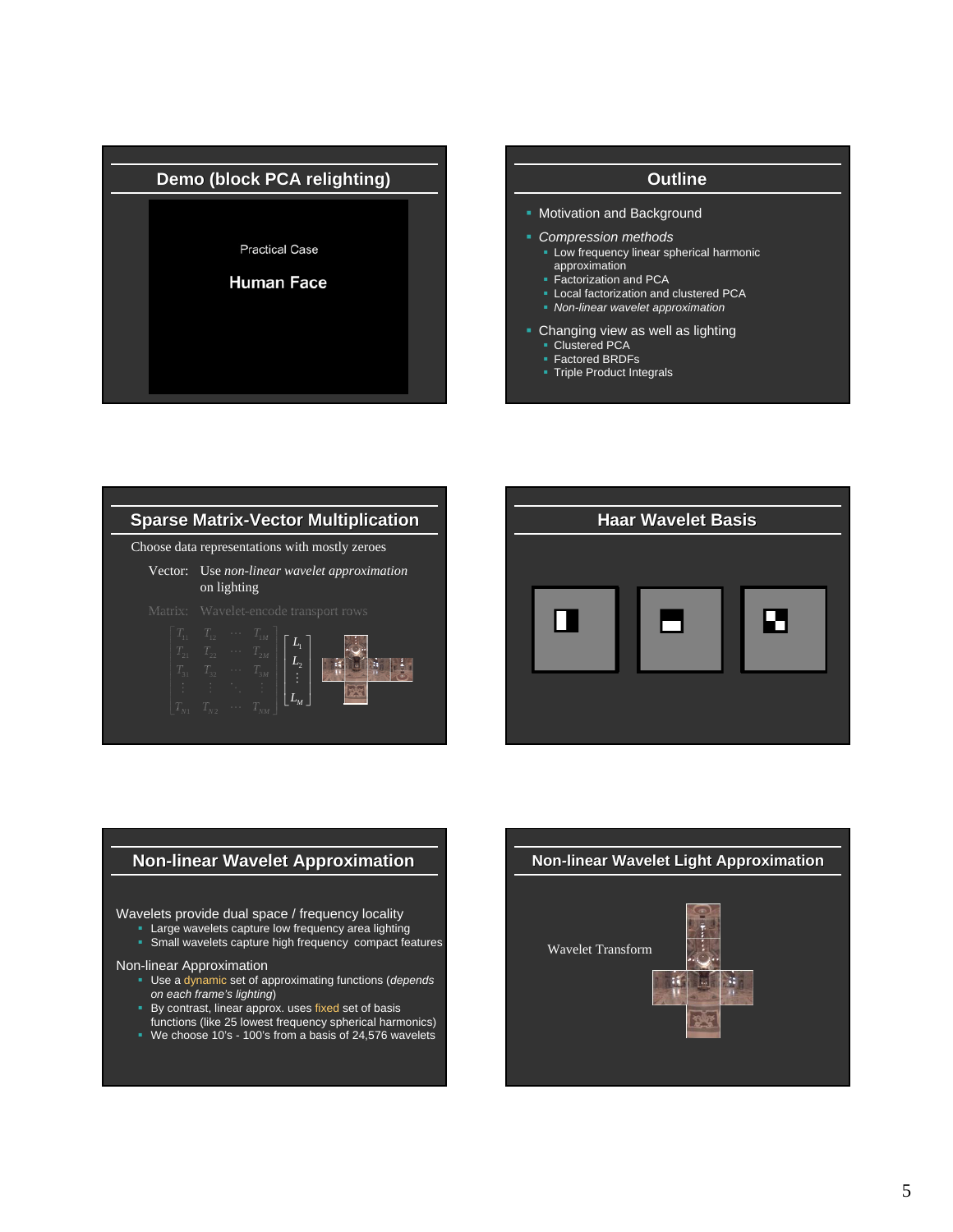







## **Outline**

- **Motivation and Background**
- **Compression methods** 
	- **Low frequency linear spherical harmonic** approximation
	- Factorization and PCA
	- **Local factorization and clustered PCA**
	- **Non-linear wavelet approximation**
- *Changing view as well as lighting*
	- *Clustered PCA*
	- *Factored BRDFs*
	- **Triple Product Integrals**

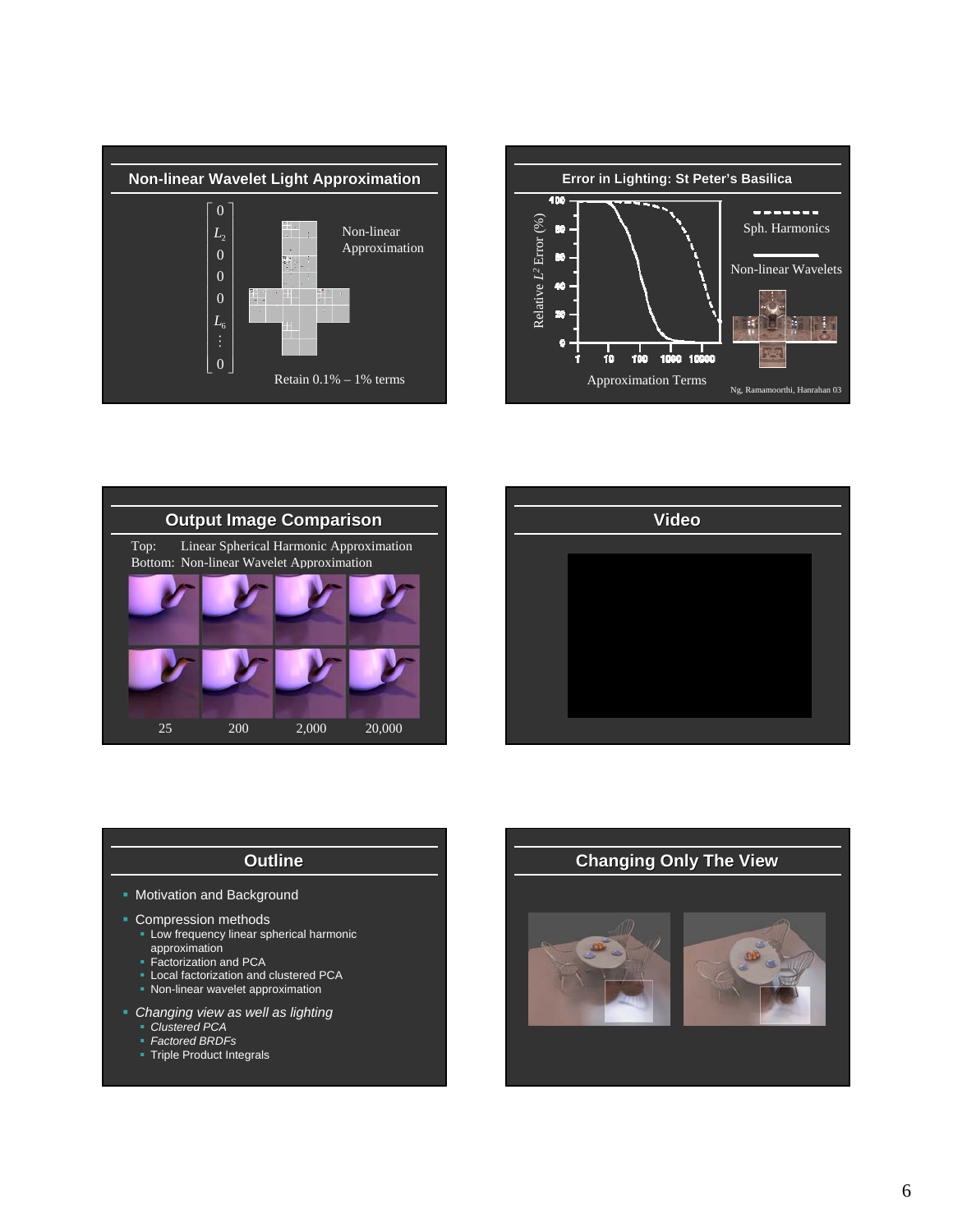## **Problem Characterization**

6D Precomputation Space

- Distant Lighting (2D)
- View (2D)
- **Rigid Geometry** (2D)



With ~ 100 samples per dimension  $\sim$  10<sup>12</sup> samples total!! : Intractable computation, rendering

## **Clustered PCA**

- Use low-frequency light and view variation (Order 4 spherical harmonic =  $25$  for both; total =  $25*25=625$ )
- 625 element vector for each vertex
- Apply CPCA directly (Sloan et al. 2003)
- **Does not easily scale to high frequencies**  Really cubic complexity (number of vertices, illumination directions or harmonics, and view directions or harmonics)
- **Practical real-time method on GPU**

## **Factored Factored BRDFs**

- Sloan et al. 04, Wang et al. 04: All-frequency effects
- Combines lots of things: BRDF factorization, CPCA, nonlinear approx. with wavelets
- I Idea: Factor BRDF to depend on incident, outgoing
	- Incident part handled with view-independent relighting
	- **Then linearly combine based on outgoing factor**
- **Effectively, break problem into a few subproblems that can** be solved view-independently and added up
	- Can apply nonlinear wavelet approx. to each subproblem
	- And CPCA to the matrices for further compression

#### **Factored Factored BRDFs: Critique**

- **Simple, reasonably practical method**
- **Problem: Non-optimal factorization, few terms** 
	- **Can only handle less glossy materials**
	- **Accuracy not properly investigated**
- **Very nice synthesis of many existing ideas**
- Comparison to triple product integrals
	- Not as deep or cool, but simpler and real-time
	- **Limits BRDF fidelity, glossiness much more**
	- In a sense, they are different types of factorizations

## **Outline**

- **Motivation and Background**
- **Compression methods** 
	- Low frequency linear spherical harmonic approximation
	- **Factorization and PCA**
	- **Local factorization and clustered PCA**
	- **Non-linear wavelet approximation**
- *Changing view as well as lighting*
	- Clustered PCA
	- Factored BRDFs
	- *Triple Product Integrals*

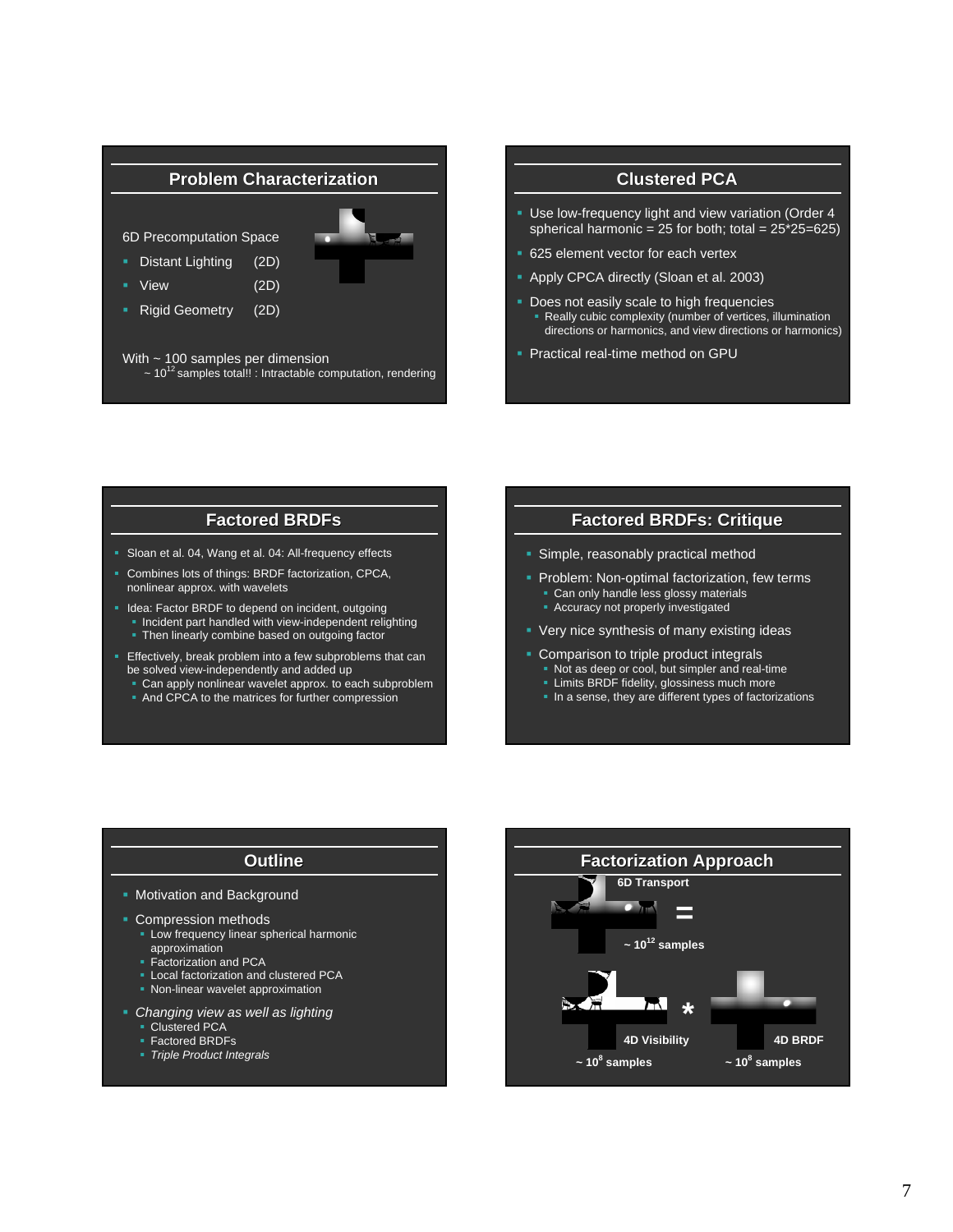





**Basis Requirements**

\n
$$
B = \sum_{i} \sum_{k} \sum_{k} \mu_{j} \rho_{k} C_{ijk}
$$
\n1. Need few non-zero "tripling" coefficients

\n
$$
C_{ijk} = \int_{\mathcal{S}^{k}} \Psi_{i}(\omega) \Psi_{j}(\omega) \Psi_{k}(\omega) d\omega
$$
\n2. Need sparse basis coefficients

\n
$$
L_{ij}, \quad V_{ji}, \quad \tilde{p}_{k}
$$

| 1. Number Non-Zero Tripling Coeffs                               |                           |  |  |  |  |
|------------------------------------------------------------------|---------------------------|--|--|--|--|
| $\Psi_i(\omega) \Psi_j(\omega) \Psi_k(\omega)$ du<br>$C_{ijk} =$ |                           |  |  |  |  |
| <b>Basis Choice</b>                                              | Number Non-Zero $C_{ijk}$ |  |  |  |  |
| General (e.g. PCA)                                               |                           |  |  |  |  |
| Pixels                                                           |                           |  |  |  |  |
| Fourier Series                                                   |                           |  |  |  |  |
| Sph. Harmonics                                                   |                           |  |  |  |  |
| Haar Wavelets                                                    |                           |  |  |  |  |